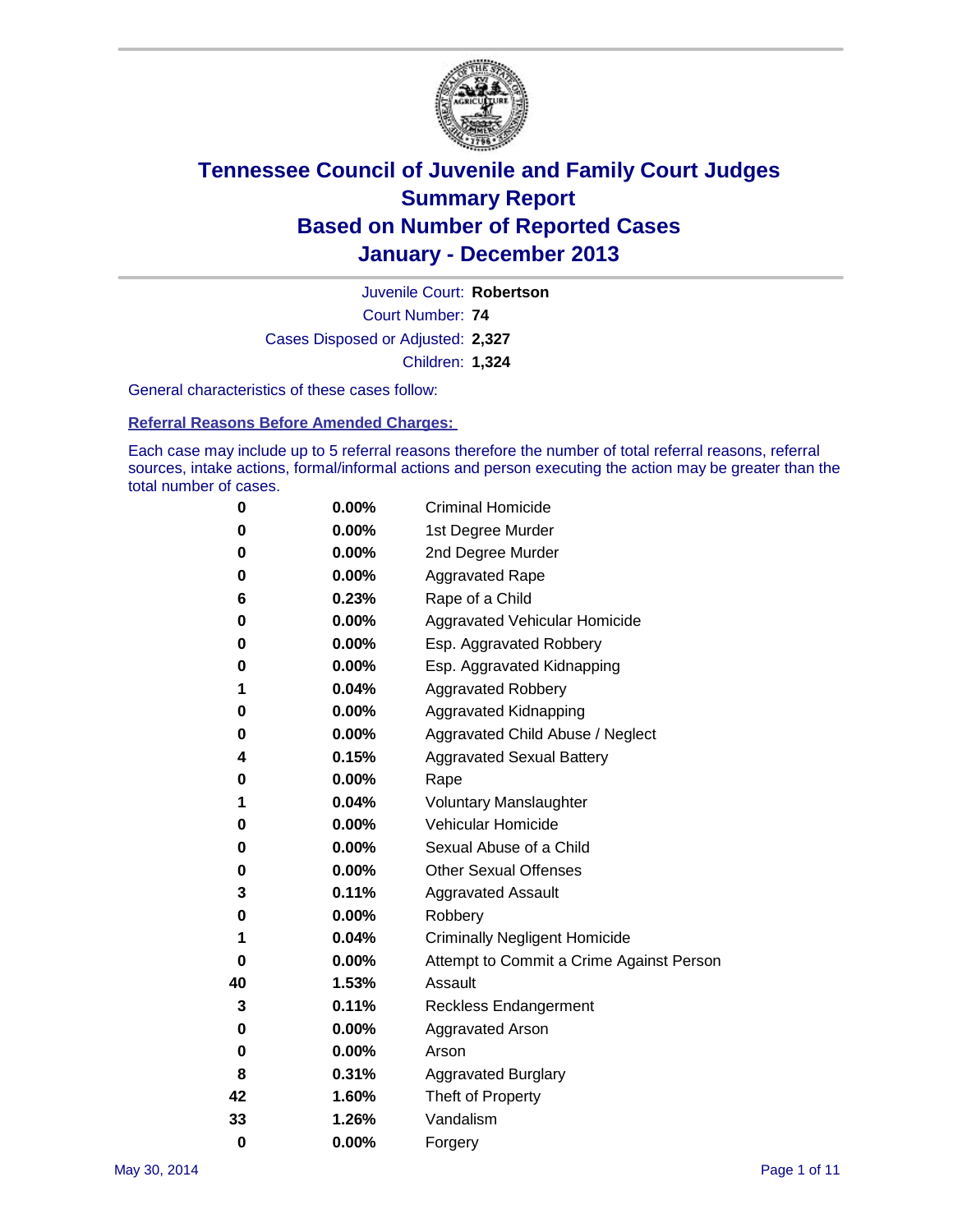

Court Number: **74** Juvenile Court: **Robertson** Cases Disposed or Adjusted: **2,327** Children: **1,324**

#### **Referral Reasons Before Amended Charges:**

Each case may include up to 5 referral reasons therefore the number of total referral reasons, referral sources, intake actions, formal/informal actions and person executing the action may be greater than the total number of cases.

| 0            | 0.00%    | <b>Worthless Checks</b>                                     |
|--------------|----------|-------------------------------------------------------------|
| 0            | 0.00%    | Illegal Possession / Fraudulent Use of Credit / Debit Cards |
| 9            | 0.34%    | <b>Burglary</b>                                             |
| 0            | $0.00\%$ | Unauthorized Use of a Vehicle                               |
| 3            | 0.11%    | <b>Cruelty to Animals</b>                                   |
| $\bf{0}$     | 0.00%    | Sale of Controlled Substances                               |
| 22           | 0.84%    | <b>Other Drug Offenses</b>                                  |
| 50           | 1.91%    | Possession of Controlled Substances                         |
| $\pmb{0}$    | 0.00%    | <b>Criminal Attempt</b>                                     |
| 3            | 0.11%    | Carrying Weapons on School Property                         |
| 6            | 0.23%    | Unlawful Carrying / Possession of a Weapon                  |
| 7            | 0.27%    | <b>Evading Arrest</b>                                       |
| 0            | 0.00%    | Escape                                                      |
| 3            | 0.11%    | Driving Under Influence (DUI)                               |
| 29           | 1.11%    | Possession / Consumption of Alcohol                         |
| 4            | 0.15%    | Resisting Stop, Frisk, Halt, Arrest or Search               |
| 0            | 0.00%    | <b>Aggravated Criminal Trespass</b>                         |
| $\pmb{0}$    | $0.00\%$ | Harassment                                                  |
| 9            | 0.34%    | Failure to Appear                                           |
| 3            | 0.11%    | Filing a False Police Report                                |
| 4            | 0.15%    | Criminal Impersonation                                      |
| 9            | 0.34%    | <b>Disorderly Conduct</b>                                   |
| 4            | 0.15%    | <b>Criminal Trespass</b>                                    |
| $\mathbf{2}$ | 0.08%    | <b>Public Intoxication</b>                                  |
| 0            | 0.00%    | Gambling                                                    |
| 243          | 9.27%    | Traffic                                                     |
| 0            | $0.00\%$ | <b>Local Ordinances</b>                                     |
| 0            | 0.00%    | Violation of Wildlife Regulations                           |
| $\bf{0}$     | $0.00\%$ | Contempt of Court                                           |
| 56           | 2.14%    | Violation of Probation                                      |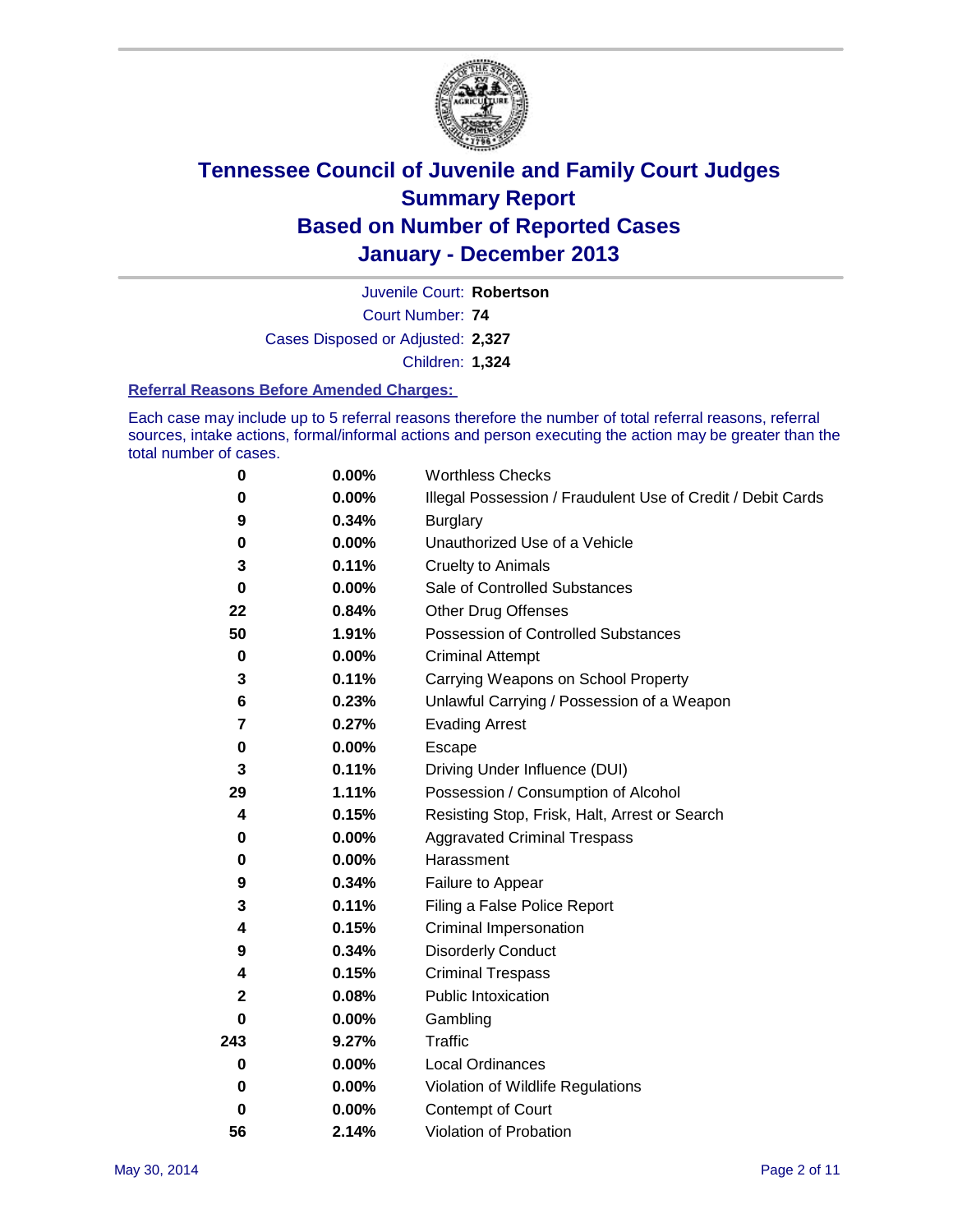

Court Number: **74** Juvenile Court: **Robertson** Cases Disposed or Adjusted: **2,327** Children: **1,324**

#### **Referral Reasons Before Amended Charges:**

Each case may include up to 5 referral reasons therefore the number of total referral reasons, referral sources, intake actions, formal/informal actions and person executing the action may be greater than the total number of cases.

| 4        | 0.15%    | Violation of Aftercare                 |
|----------|----------|----------------------------------------|
| 18       | 0.69%    | <b>Unruly Behavior</b>                 |
| 143      | 5.46%    | Truancy                                |
| 16       | 0.61%    | In-State Runaway                       |
| 0        | $0.00\%$ | Out-of-State Runaway                   |
| 33       | 1.26%    | Possession of Tobacco Products         |
| 0        | 0.00%    | Violation of a Valid Court Order       |
| 56       | 2.14%    | Violation of Curfew                    |
| 0        | $0.00\%$ | <b>Sexually Abused Child</b>           |
| 0        | 0.00%    | <b>Physically Abused Child</b>         |
| 239      | 9.12%    | Dependency / Neglect                   |
| 1        | 0.04%    | <b>Termination of Parental Rights</b>  |
| 0        | $0.00\%$ | <b>Violation of Pretrial Diversion</b> |
| 0        | 0.00%    | Violation of Informal Adjustment       |
| 290      | 11.07%   | <b>Judicial Review</b>                 |
| 188      | 7.18%    | <b>Administrative Review</b>           |
| 8        | 0.31%    | <b>Foster Care Review</b>              |
| 21       | 0.80%    | Custody                                |
| $\bf{0}$ | $0.00\%$ | Visitation                             |
| 50       | 1.91%    | Paternity / Legitimation               |
| 398      | 15.19%   | <b>Child Support</b>                   |
| 0        | 0.00%    | <b>Request for Medical Treatment</b>   |
| 0        | $0.00\%$ | <b>Consent to Marry</b>                |
| 547      | 20.88%   | Other                                  |
| 2,620    | 100.00%  | <b>Total Referrals</b>                 |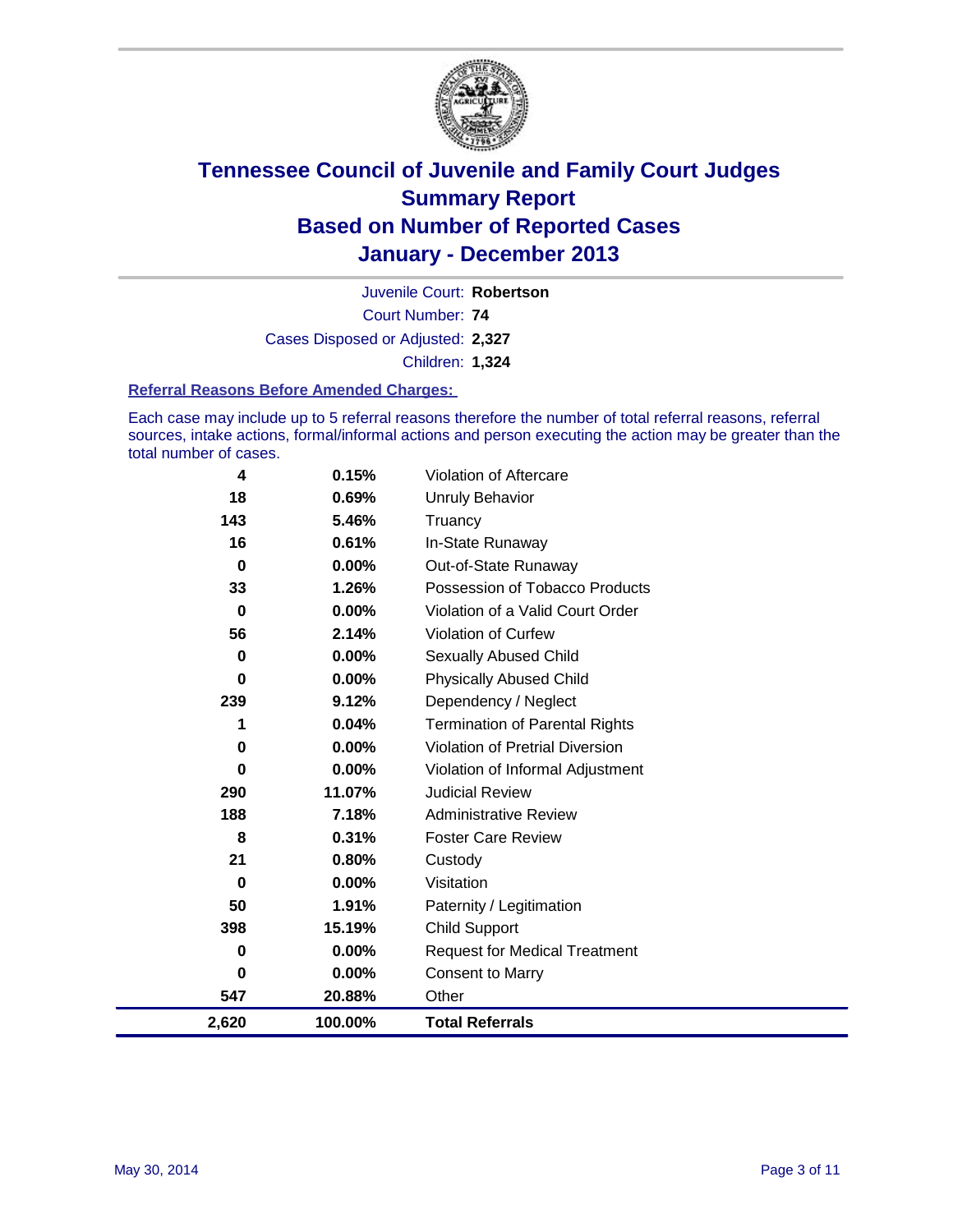

| Juvenile Court: Robertson  |                                   |                                   |  |  |  |
|----------------------------|-----------------------------------|-----------------------------------|--|--|--|
|                            | <b>Court Number: 74</b>           |                                   |  |  |  |
|                            | Cases Disposed or Adjusted: 2,327 |                                   |  |  |  |
|                            |                                   | Children: 1,324                   |  |  |  |
| <b>Referral Sources: 1</b> |                                   |                                   |  |  |  |
| 962                        | 36.72%                            | Law Enforcement                   |  |  |  |
| 129                        | 4.92%                             | Parents                           |  |  |  |
| 59                         | 2.25%                             | <b>Relatives</b>                  |  |  |  |
| 0                          | 0.00%                             | Self                              |  |  |  |
| 263                        | 10.04%                            | School                            |  |  |  |
| 0                          | 0.00%                             | <b>CSA</b>                        |  |  |  |
| 568                        | 21.68%                            | <b>DCS</b>                        |  |  |  |
| $\bf{0}$                   | 0.00%                             | <b>Other State Department</b>     |  |  |  |
| 452                        | 17.25%                            | <b>District Attorney's Office</b> |  |  |  |
| 139                        | 5.31%                             | <b>Court Staff</b>                |  |  |  |
| 0                          | 0.00%                             | Social Agency                     |  |  |  |
| 0                          | 0.00%                             | <b>Other Court</b>                |  |  |  |
| 19                         | 0.73%                             | Victim                            |  |  |  |
| 1                          | 0.04%                             | Child & Parent                    |  |  |  |
| 0                          | 0.00%                             | Hospital                          |  |  |  |
| 0                          | 0.00%                             | Unknown                           |  |  |  |
| 28                         | 1.07%                             | Other                             |  |  |  |
| 2,620                      | 100.00%                           | <b>Total Referral Sources</b>     |  |  |  |

### **Age of Child at Referral: 2**

| 1.324 | 100.00% | <b>Total Child Count</b> |
|-------|---------|--------------------------|
| 0     | 0.00%   | <b>Unknown</b>           |
| 17    | 1.28%   | Ages 19 and Over         |
| 267   | 20.17%  | Ages 17 through 18       |
| 336   | 25.38%  | Ages 15 through 16       |
| 133   | 10.05%  | Ages 13 through 14       |
| 74    | 5.59%   | Ages 11 through 12       |
| 497   | 37.54%  | Ages 10 and Under        |
|       |         |                          |

<sup>1</sup> If different than number of Referral Reasons (2620), verify accuracy of your court's data.

<sup>2</sup> One child could be counted in multiple categories, verify accuracy of your court's data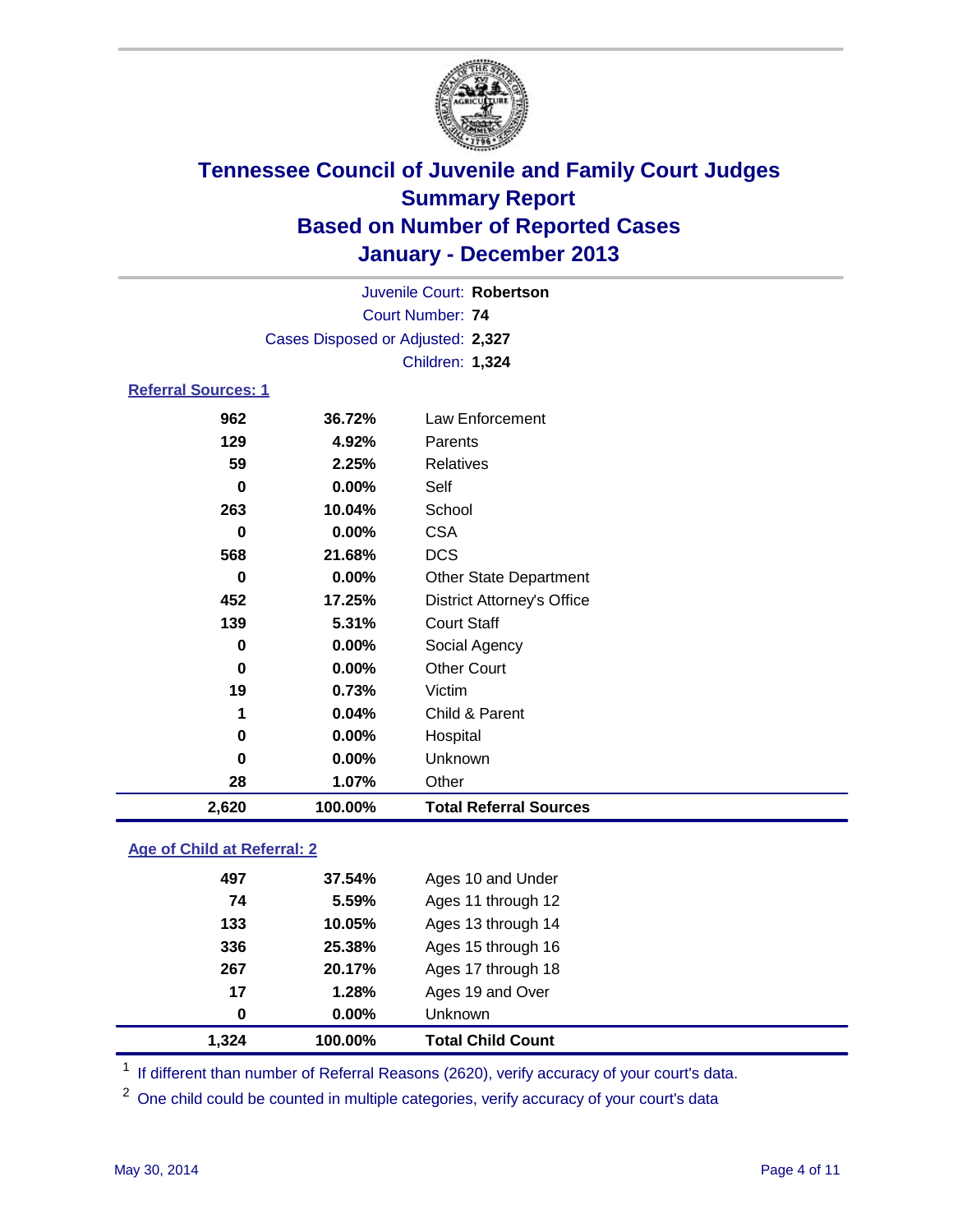

| Juvenile Court: Robertson               |                                   |                          |  |  |
|-----------------------------------------|-----------------------------------|--------------------------|--|--|
|                                         | Court Number: 74                  |                          |  |  |
|                                         | Cases Disposed or Adjusted: 2,327 |                          |  |  |
|                                         |                                   | Children: 1,324          |  |  |
| Sex of Child: 1                         |                                   |                          |  |  |
| 859                                     | 64.88%                            | Male                     |  |  |
| 460                                     | 34.74%                            | Female                   |  |  |
| 5                                       | 0.38%                             | Unknown                  |  |  |
| 1,324                                   | 100.00%                           | <b>Total Child Count</b> |  |  |
| Race of Child: 1                        |                                   |                          |  |  |
| 774                                     | 58.46%                            | White                    |  |  |
| 210                                     | 15.86%                            | African American         |  |  |
| $\bf{0}$                                | 0.00%                             | Native American          |  |  |
| 1                                       | 0.08%                             | Asian                    |  |  |
| 8                                       | 0.60%                             | Mixed                    |  |  |
| 331                                     | 25.00%                            | Unknown                  |  |  |
| 1,324                                   | 100.00%                           | <b>Total Child Count</b> |  |  |
| <b>Hispanic Origin: 1</b>               |                                   |                          |  |  |
| 68                                      | 5.14%                             | Yes                      |  |  |
| 876                                     | 66.16%                            | <b>No</b>                |  |  |
| 380                                     | 28.70%                            | Unknown                  |  |  |
| 1,324                                   | 100.00%                           | <b>Total Child Count</b> |  |  |
| <b>School Enrollment of Children: 1</b> |                                   |                          |  |  |
| 578                                     | 43.66%                            | Yes                      |  |  |
| 81                                      | 6.12%                             | <b>No</b>                |  |  |
| 665                                     | 50.23%                            | Unknown                  |  |  |
| 1,324                                   | 100.00%                           | <b>Total Child Count</b> |  |  |

<sup>1</sup> One child could be counted in multiple categories, verify accuracy of your court's data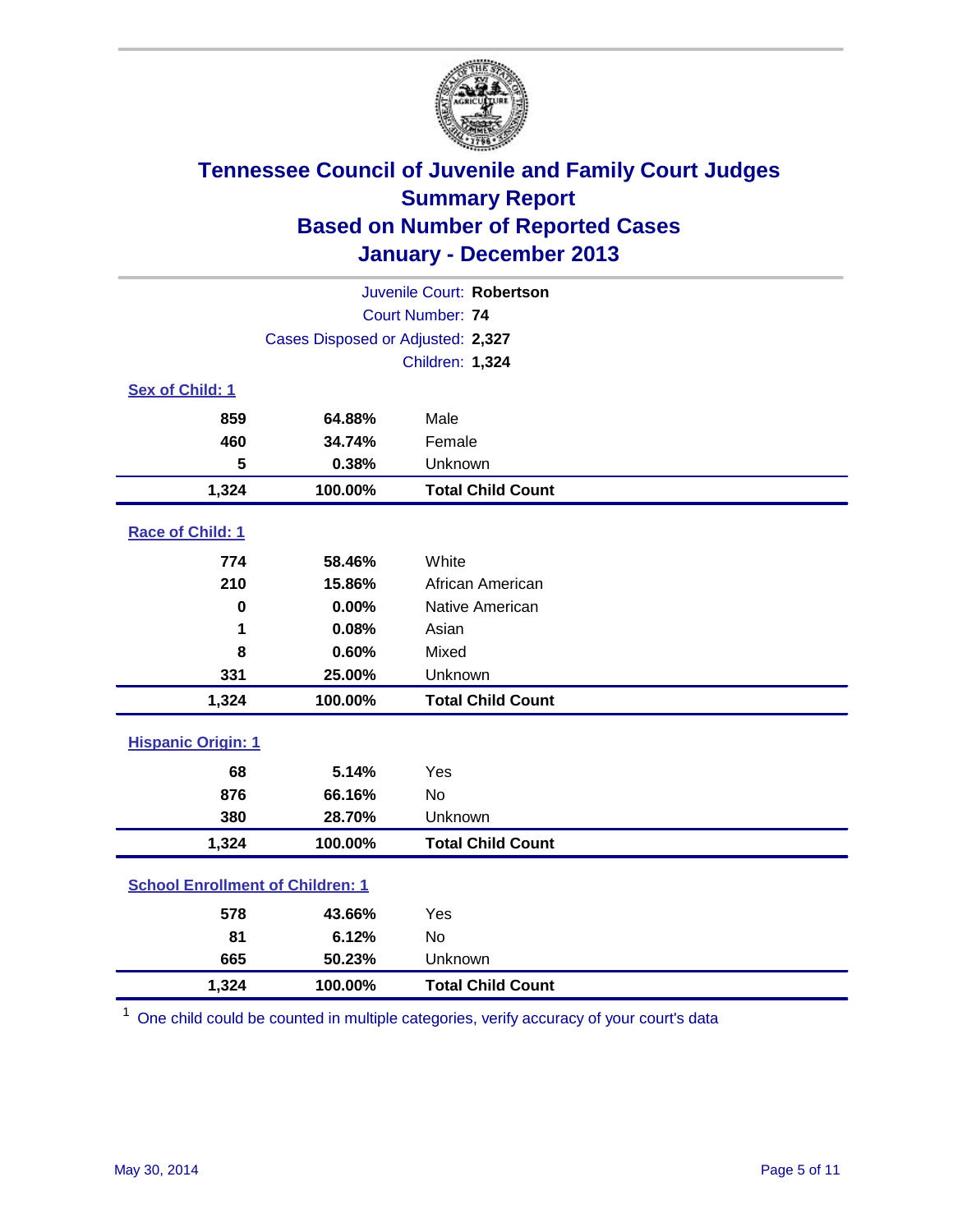

Court Number: **74** Juvenile Court: **Robertson** Cases Disposed or Adjusted: **2,327** Children: **1,324**

### **Living Arrangement of Child at Time of Referral: 1**

| 1,324 | 100.00%  | <b>Total Child Count</b>     |  |
|-------|----------|------------------------------|--|
| 58    | 4.38%    | Other                        |  |
| 469   | 35.42%   | Unknown                      |  |
| 1     | 0.08%    | Independent                  |  |
| 0     | $0.00\%$ | In an Institution            |  |
| 0     | $0.00\%$ | In a Residential Center      |  |
| 1     | 0.08%    | In a Group Home              |  |
| 12    | $0.91\%$ | With Foster Family           |  |
| 0     | $0.00\%$ | <b>With Adoptive Parents</b> |  |
| 96    | 7.25%    | <b>With Relatives</b>        |  |
| 70    | 5.29%    | With Father                  |  |
| 347   | 26.21%   | <b>With Mother</b>           |  |
| 6     | 0.45%    | With Mother and Stepfather   |  |
| 9     | 0.68%    | With Father and Stepmother   |  |
| 255   | 19.26%   | With Both Biological Parents |  |
|       |          |                              |  |

#### **Type of Detention: 2**

| 2,327 | 100.00%       | <b>Total Detention Count</b> |
|-------|---------------|------------------------------|
|       | 0.17%<br>4    | Other                        |
| 2,320 | 99.70%        | Does Not Apply               |
| 1     | 0.04%         | <b>Unknown</b>               |
|       | $0.00\%$<br>0 | <b>Psychiatric Hospital</b>  |
|       | 0.00%<br>0    | Jail - No Separation         |
|       | 0<br>$0.00\%$ | Jail - Partial Separation    |
|       | 0.00%<br>0    | Jail - Complete Separation   |
|       | 0.00%<br>0    | Juvenile Detention Facility  |
|       | 2<br>0.09%    | Non-Secure Placement         |
|       |               |                              |

<sup>1</sup> One child could be counted in multiple categories, verify accuracy of your court's data

<sup>2</sup> If different than number of Cases (2327) verify accuracy of your court's data.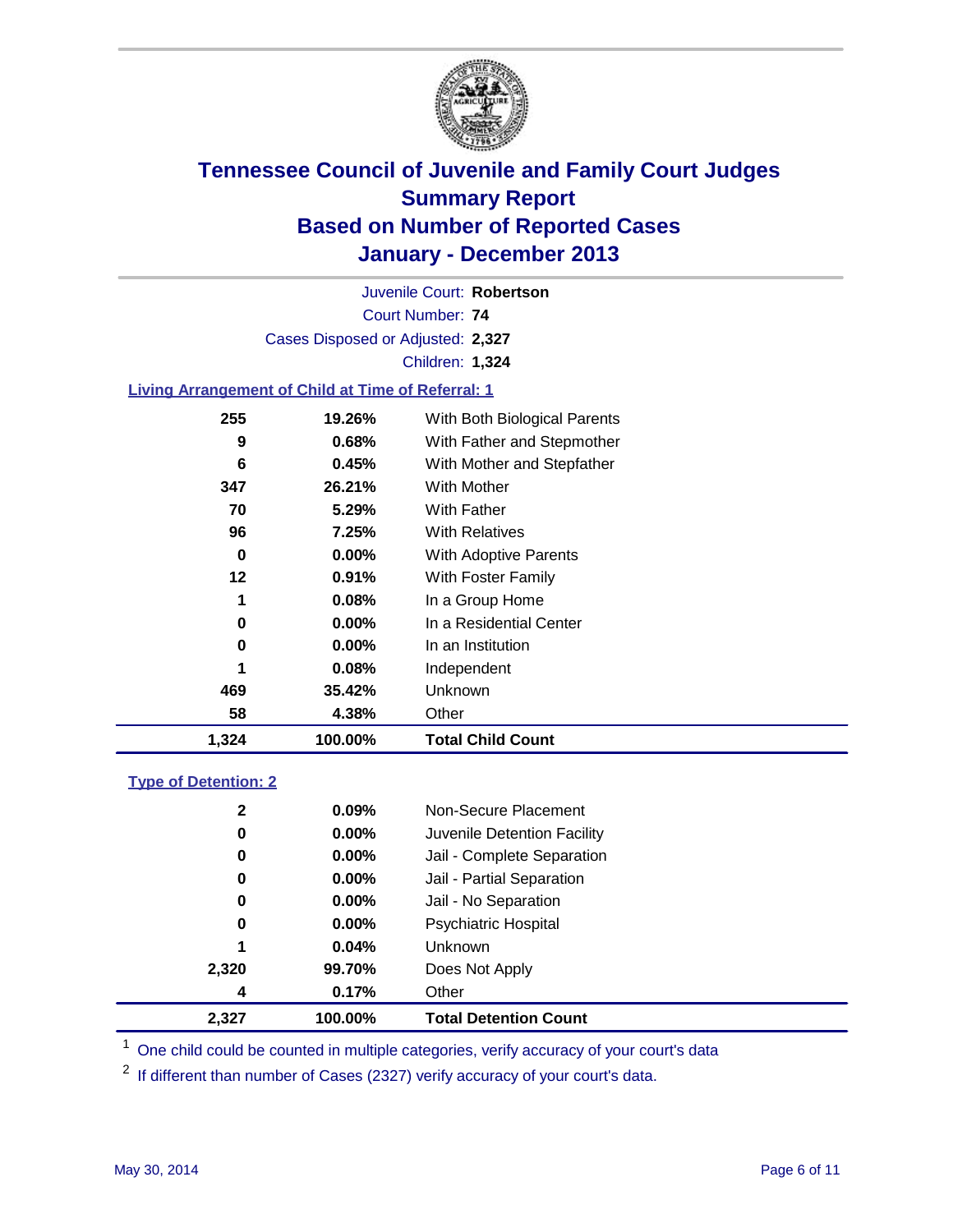

|                                                    | Juvenile Court: Robertson         |                                      |  |  |  |  |  |
|----------------------------------------------------|-----------------------------------|--------------------------------------|--|--|--|--|--|
|                                                    | Court Number: 74                  |                                      |  |  |  |  |  |
|                                                    | Cases Disposed or Adjusted: 2,327 |                                      |  |  |  |  |  |
|                                                    | Children: 1,324                   |                                      |  |  |  |  |  |
| <b>Placement After Secure Detention Hearing: 1</b> |                                   |                                      |  |  |  |  |  |
| $\mathbf{2}$                                       | 0.09%                             | Returned to Prior Living Arrangement |  |  |  |  |  |
| $\bf{0}$                                           | 0.00%                             | Juvenile Detention Facility          |  |  |  |  |  |
| 0                                                  | 0.00%                             | Jail                                 |  |  |  |  |  |
| 0                                                  | 0.00%                             | Shelter / Group Home                 |  |  |  |  |  |
| 0                                                  | 0.00%                             | Foster Family Home                   |  |  |  |  |  |
| 1                                                  | 0.04%                             | Psychiatric Hospital                 |  |  |  |  |  |
| 6                                                  | 0.26%                             | Unknown                              |  |  |  |  |  |
| 2,315                                              | 99.48%                            | Does Not Apply                       |  |  |  |  |  |
| 3                                                  | 0.13%                             | Other                                |  |  |  |  |  |
| 2,327                                              | 100.00%                           | <b>Total Placement Count</b>         |  |  |  |  |  |
| <b>Intake Actions: 2</b>                           |                                   |                                      |  |  |  |  |  |
|                                                    |                                   |                                      |  |  |  |  |  |
| 1,174                                              | 44.81%                            | <b>Petition Filed</b>                |  |  |  |  |  |
| 346                                                | 13.21%                            | <b>Motion Filed</b>                  |  |  |  |  |  |
| 989                                                | 37.75%                            | <b>Citation Processed</b>            |  |  |  |  |  |
| $\bf{0}$                                           | 0.00%                             | Notification of Paternity Processed  |  |  |  |  |  |
| 38                                                 | 1.45%                             | Scheduling of Judicial Review        |  |  |  |  |  |
| 26                                                 | 0.99%                             | Scheduling of Administrative Review  |  |  |  |  |  |
| 3                                                  | 0.11%                             | Scheduling of Foster Care Review     |  |  |  |  |  |
| 0                                                  | 0.00%                             | Unknown                              |  |  |  |  |  |
| 0                                                  | 0.00%                             | Does Not Apply                       |  |  |  |  |  |
| 44                                                 | 1.68%                             | Other                                |  |  |  |  |  |
| 2,620                                              | 100.00%                           | <b>Total Intake Count</b>            |  |  |  |  |  |

<sup>1</sup> If different than number of Cases (2327) verify accuracy of your court's data.

 $2$  If different than number of Referral Reasons (2620), verify accuracy of your court's data.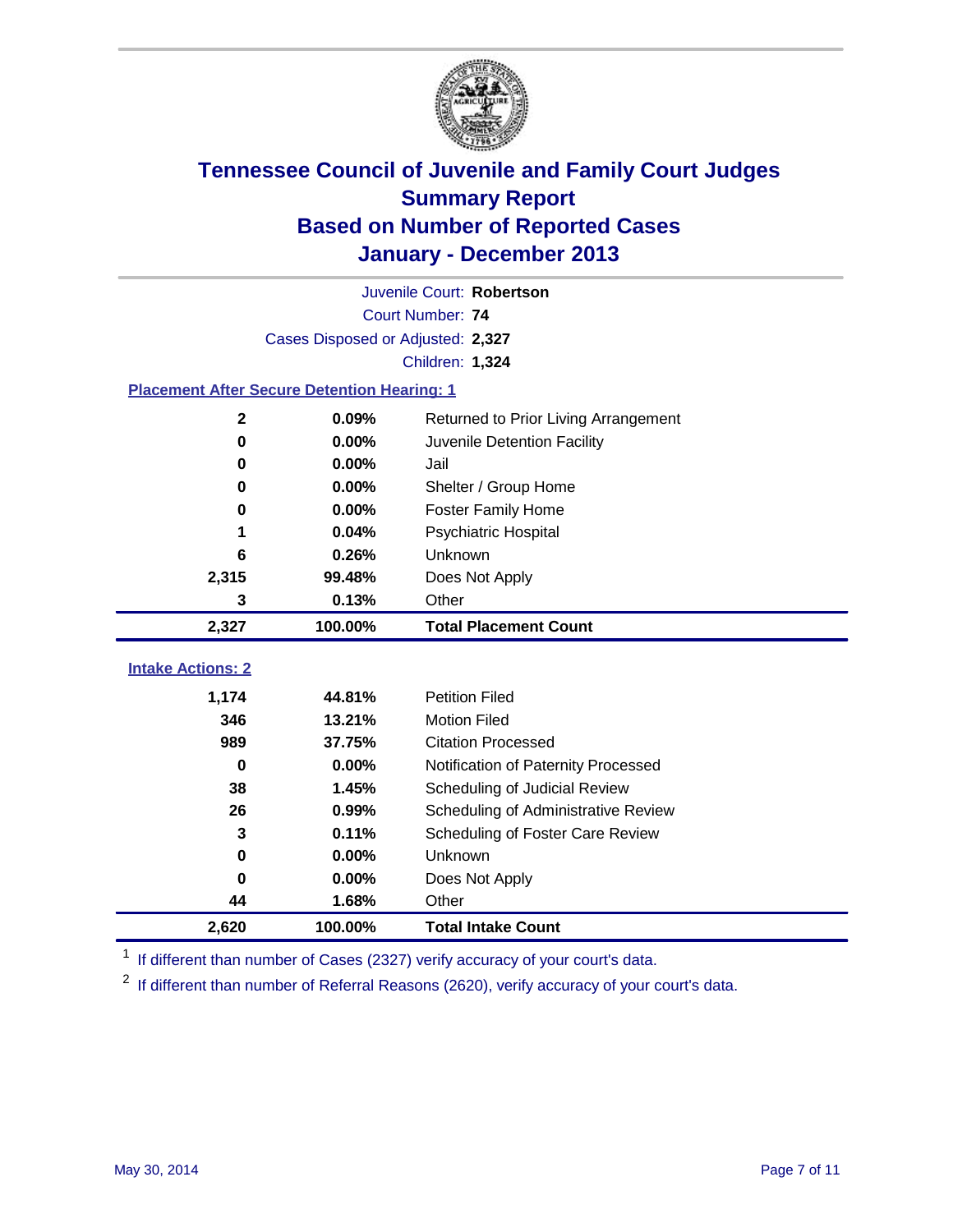

Court Number: **74** Juvenile Court: **Robertson** Cases Disposed or Adjusted: **2,327** Children: **1,324**

### **Last Grade Completed by Child: 1**

| 58           | 4.38%   | Too Young for School     |
|--------------|---------|--------------------------|
| $\mathbf{2}$ | 0.15%   | Preschool                |
| 14           | 1.06%   | Kindergarten             |
| 9            | 0.68%   | 1st Grade                |
| 14           | 1.06%   | 2nd Grade                |
| 9            | 0.68%   | 3rd Grade                |
| 12           | 0.91%   | 4th Grade                |
| 18           | 1.36%   | 5th Grade                |
| 23           | 1.74%   | 6th Grade                |
| 40           | 3.02%   | 7th Grade                |
| 114          | 8.61%   | 8th Grade                |
| 117          | 8.84%   | 9th Grade                |
| 107          | 8.08%   | 10th Grade               |
| 68           | 5.14%   | 11th Grade               |
| 7            | 0.53%   | 12th Grade               |
| $\mathbf 0$  | 0.00%   | Non-Graded Special Ed    |
| $\mathbf 0$  | 0.00%   | <b>GED</b>               |
| $\mathbf{2}$ | 0.15%   | Graduated                |
| 4            | 0.30%   | Never Attended School    |
| 698          | 52.72%  | Unknown                  |
| 8            | 0.60%   | Other                    |
| 1,324        | 100.00% | <b>Total Child Count</b> |

| 1,324 | 100.00%  | <b>Total Child Count</b> |
|-------|----------|--------------------------|
| 1.194 | 90.18%   | Unknown                  |
| 122   | 9.21%    | No                       |
| 8     | $0.60\%$ | Yes                      |
|       |          |                          |

One child could be counted in multiple categories, verify accuracy of your court's data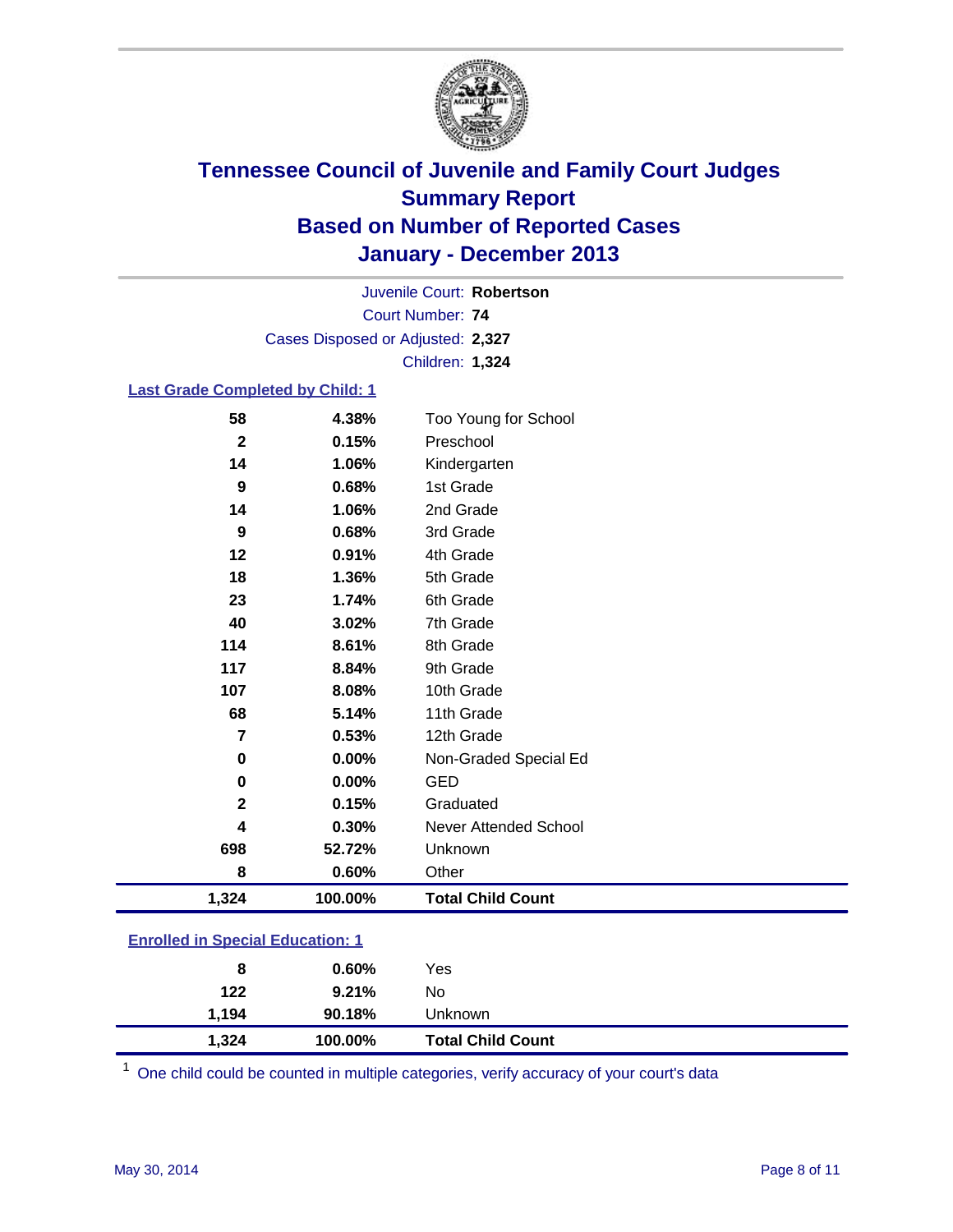

| Juvenile Court: Robertson         |          |                           |  |  |  |
|-----------------------------------|----------|---------------------------|--|--|--|
| Court Number: 74                  |          |                           |  |  |  |
| Cases Disposed or Adjusted: 2,327 |          |                           |  |  |  |
|                                   |          | Children: 1,324           |  |  |  |
| <b>Action Executed By: 1</b>      |          |                           |  |  |  |
| 63                                | 2.40%    | Judge                     |  |  |  |
| 2,013                             | 76.83%   | Magistrate                |  |  |  |
| 459                               | 17.52%   | <b>YSO</b>                |  |  |  |
| 85                                | 3.24%    | Other                     |  |  |  |
| 0                                 | $0.00\%$ | Unknown                   |  |  |  |
| 2,620                             | 100.00%  | <b>Total Action Count</b> |  |  |  |

### **Formal / Informal Actions: 1**

| 161   | 6.15%    | Dismissed                                        |
|-------|----------|--------------------------------------------------|
| 72    | 2.75%    | Retired / Nolle Prosequi                         |
| 137   | 5.23%    | <b>Complaint Substantiated Delinquent</b>        |
| 30    | 1.15%    | <b>Complaint Substantiated Status Offender</b>   |
| 5     | 0.19%    | <b>Complaint Substantiated Dependent/Neglect</b> |
| 0     | 0.00%    | <b>Complaint Substantiated Abused</b>            |
| 0     | $0.00\%$ | <b>Complaint Substantiated Mentally III</b>      |
| 347   | 13.24%   | Informal Adjustment                              |
| 73    | 2.79%    | <b>Pretrial Diversion</b>                        |
| 5     | 0.19%    | <b>Transfer to Adult Court Hearing</b>           |
| 0     | $0.00\%$ | Charges Cleared by Transfer to Adult Court       |
| 220   | 8.40%    | <b>Special Proceeding</b>                        |
| 694   | 26.49%   | <b>Review Concluded</b>                          |
| 831   | 31.72%   | Case Held Open                                   |
| 45    | 1.72%    | Other                                            |
| 0     | $0.00\%$ | <b>Unknown</b>                                   |
| 2,620 | 100.00%  | <b>Total Action Count</b>                        |

<sup>1</sup> If different than number of Referral Reasons (2620), verify accuracy of your court's data.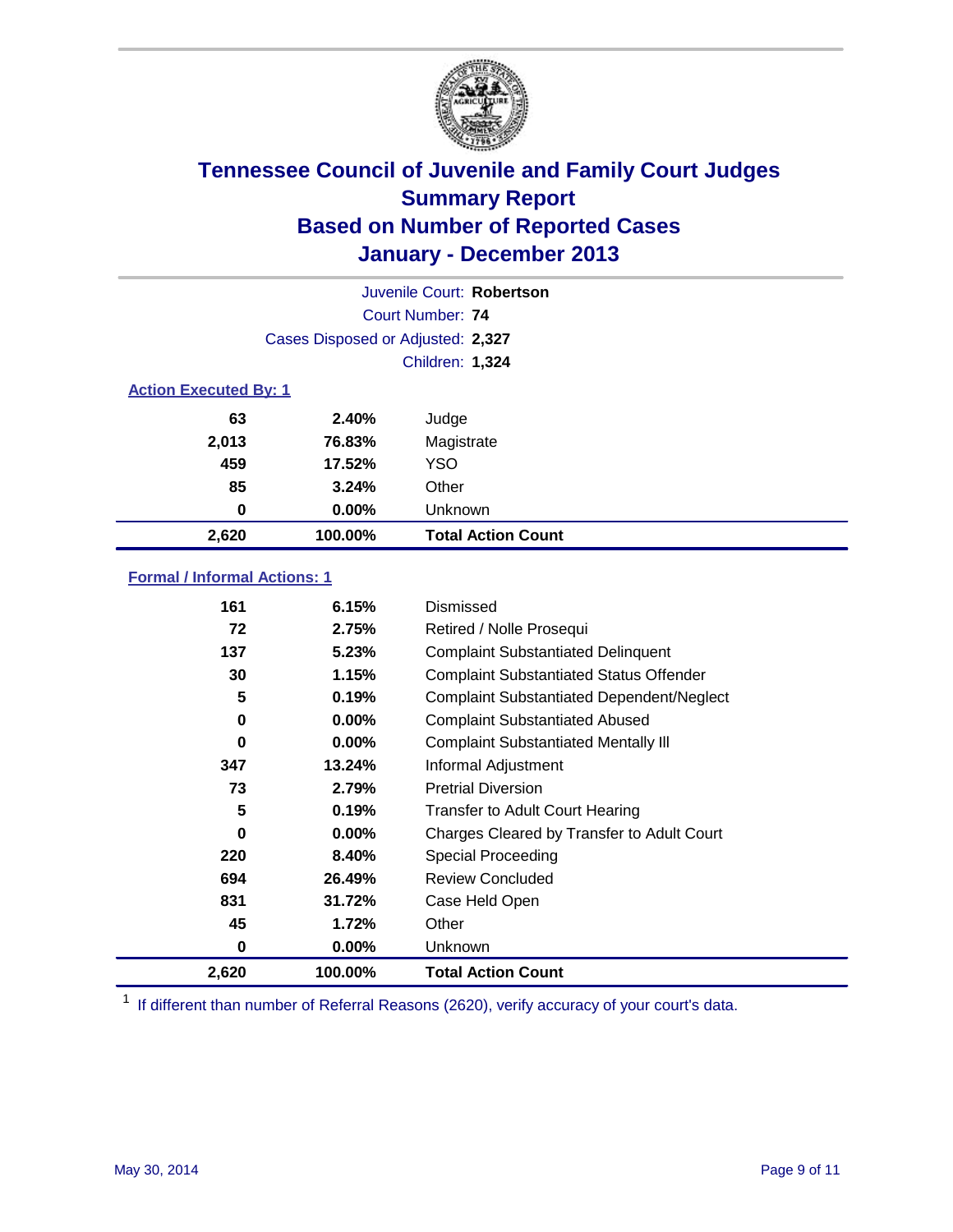

|                       |                                   | Juvenile Court: Robertson                             |
|-----------------------|-----------------------------------|-------------------------------------------------------|
|                       |                                   | <b>Court Number: 74</b>                               |
|                       | Cases Disposed or Adjusted: 2,327 |                                                       |
|                       |                                   | Children: 1,324                                       |
| <b>Case Outcomes:</b> |                                   | There can be multiple outcomes for one child or case. |
| 204                   | 4.54%                             | <b>Case Dismissed</b>                                 |
| 142                   | 3.16%                             | Case Retired or Nolle Prosequi                        |
| 450                   | 10.01%                            | Warned / Counseled                                    |
| 758                   | 16.86%                            | Held Open For Review                                  |
| 180                   | 4.00%                             | Supervision / Probation to Juvenile Court             |
| 0                     | 0.00%                             | <b>Probation to Parents</b>                           |
| 0                     | 0.00%                             | Referral to Another Entity for Supervision / Service  |
| 0                     | $0.00\%$                          | Referred for Mental Health Counseling                 |
| $\mathbf 2$           | 0.04%                             | Referred for Alcohol and Drug Counseling              |
| 1                     | 0.02%                             | <b>Referred to Alternative School</b>                 |
| 0                     | 0.00%                             | Referred to Private Child Agency                      |
| 0                     | $0.00\%$                          | Referred to Defensive Driving School                  |
| 0                     | $0.00\%$                          | Referred to Alcohol Safety School                     |
| 188                   | 4.18%                             | Referred to Juvenile Court Education-Based Program    |
| 7                     | 0.16%                             | Driver's License Held Informally                      |
| 1                     | 0.02%                             | <b>Voluntary Placement with DMHMR</b>                 |
| 0                     | 0.00%                             | <b>Private Mental Health Placement</b>                |
| 0                     | 0.00%                             | <b>Private MR Placement</b>                           |
| 0                     | $0.00\%$                          | Placement with City/County Agency/Facility            |
| 0                     | 0.00%                             | Placement with Relative / Other Individual            |
| 191                   | 4.25%                             | Fine                                                  |
| 116                   | 2.58%                             | <b>Public Service</b>                                 |
| 35                    | 0.78%                             | Restitution                                           |
| 0                     | 0.00%                             | <b>Runaway Returned</b>                               |
| 12                    | 0.27%                             | No Contact Order                                      |
| 0                     | 0.00%                             | Injunction Other than No Contact Order                |
| 10                    | 0.22%                             | <b>House Arrest</b>                                   |
| 0                     | 0.00%                             | <b>Court Defined Curfew</b>                           |
| 0                     | 0.00%                             | Dismissed from Informal Adjustment                    |
| 1                     | 0.02%                             | <b>Dismissed from Pretrial Diversion</b>              |
| 117                   | 2.60%                             | Released from Probation                               |
| 2                     | 0.04%                             | <b>Transferred to Adult Court</b>                     |
| $\pmb{0}$             | $0.00\%$                          | <b>DMHMR Involuntary Commitment</b>                   |
|                       |                                   |                                                       |